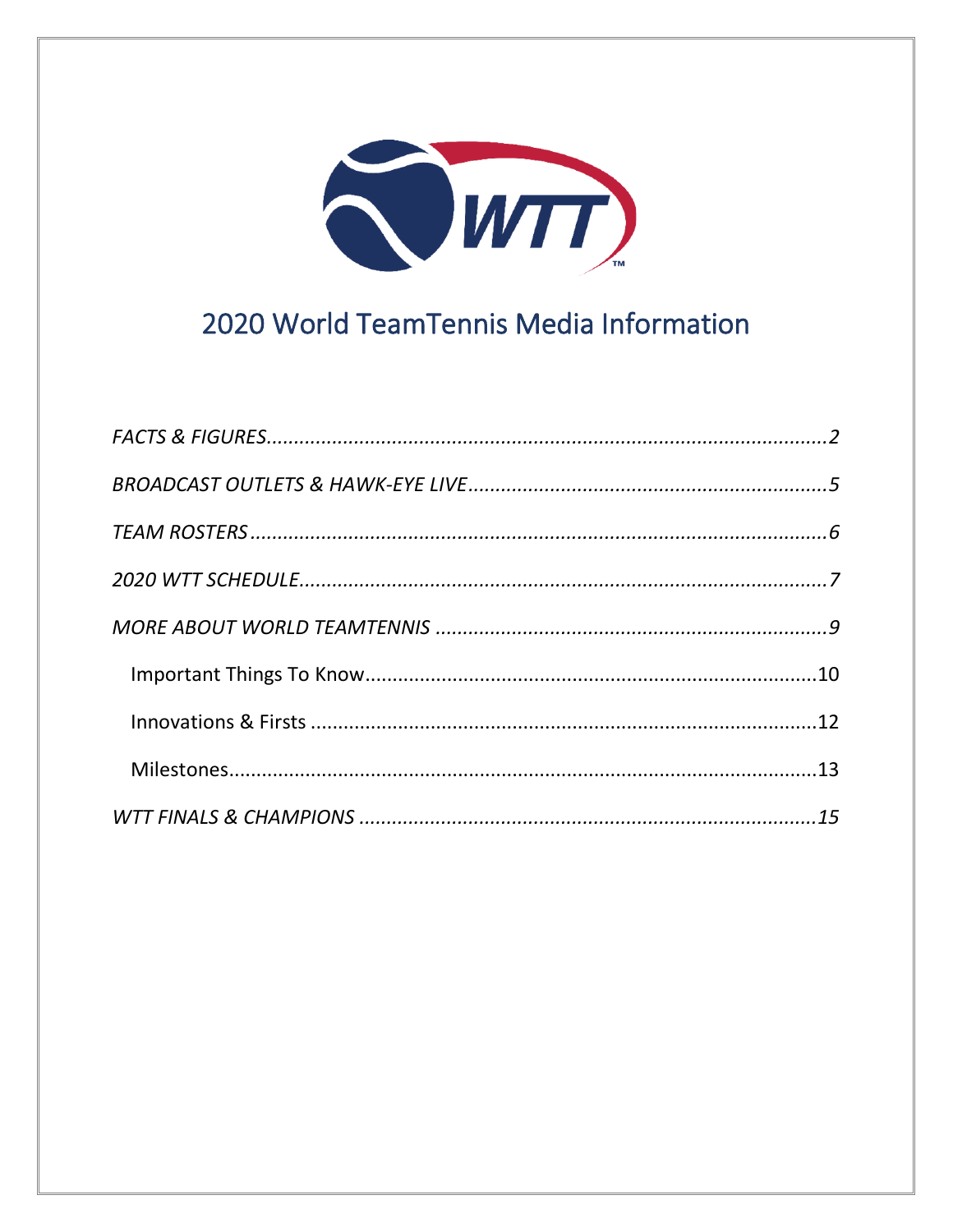

# <span id="page-1-0"></span>FACTS & FIGURES

| What:              | World TeamTennis showcases the best in professional tennis with the innovative team<br>format co-founded by Billie Jean King in the 1970s. Recognized as the leader in professional<br>team tennis competition, WTT features many of the world's best players competing<br>annually for the King Trophy, the league's championship trophy named after King.                                                                                                                                                                                                                                                                                                                                                                                             |                                                                                                                                          |  |  |  |
|--------------------|---------------------------------------------------------------------------------------------------------------------------------------------------------------------------------------------------------------------------------------------------------------------------------------------------------------------------------------------------------------------------------------------------------------------------------------------------------------------------------------------------------------------------------------------------------------------------------------------------------------------------------------------------------------------------------------------------------------------------------------------------------|------------------------------------------------------------------------------------------------------------------------------------------|--|--|--|
| <b>2020 Teams:</b> | Chicago Smash, New York Empire, Orange County (Calif.) Breakers, Orlando Storm,<br>Philadelphia Freedoms, San Diego Aviators, Springfield (Mo.) Lasers, Vegas Rollers and<br>Washington (D.C.) Kastles                                                                                                                                                                                                                                                                                                                                                                                                                                                                                                                                                  |                                                                                                                                          |  |  |  |
| 2020 Schedule:     | 2020 will mark the 45th season of World TeamTennis. The entire WTT regular season and<br>WTT Playoffs will be contested at The Greenbrier "America's Resort" in White Sulphur<br>Springs, WV.                                                                                                                                                                                                                                                                                                                                                                                                                                                                                                                                                           |                                                                                                                                          |  |  |  |
|                    | <b>Regular Season:</b>                                                                                                                                                                                                                                                                                                                                                                                                                                                                                                                                                                                                                                                                                                                                  | July 12-30 (Teams play 14 regular season matches)                                                                                        |  |  |  |
|                    | <b>WTT Semifinals:</b>                                                                                                                                                                                                                                                                                                                                                                                                                                                                                                                                                                                                                                                                                                                                  | August $1$ – The top four teams from the regular season compete<br>against each other. Matchups are No. 1 vs. No. 4 and No. 2 vs. No. 3. |  |  |  |
|                    | <b>WTT Final:</b>                                                                                                                                                                                                                                                                                                                                                                                                                                                                                                                                                                                                                                                                                                                                       | August 2 - The semifinal winners play for the King Trophy, awarded<br>to the year's WTT champion.                                        |  |  |  |
| 2020 Broadcast:    | CBS Sports, ESPN and Tennis Channel are the official television broadcast partners of WTT. CBS<br>will broadcast the Aug. 2 WTT Final and one regular season match (Washington vs. Vegas, July<br>19) live. CBS Sports Network carries live telecasts of 13 regular season matches and the WTT<br>semifinals on Aug. 1. ESPN2 will air 15 matches live from July 12-26, while ESPN's online<br>streaming service, ESPN+, is live streaming 10 matches during the season. Tennis Channel airs 19<br>live matches from July 20-30 and will carry the WTT Playoffs on replay. Additionally, five matches<br>will live-stream on the CBS Sports app and Facebook Watch. All matches can be streamed on<br>demand at WTT.com after each match has concluded. |                                                                                                                                          |  |  |  |
| 2019 Champion:     | The Springfield Lasers defeated the New York Empire, 20-19, to capture the 2019 WTT title<br>and earn the franchise's second consecutive championship in its 24-year history.                                                                                                                                                                                                                                                                                                                                                                                                                                                                                                                                                                           |                                                                                                                                          |  |  |  |
| <b>History:</b>    | The league was co-founded in the 1970s by Billie Jean King and Larry King, and first hit the<br>courts in 1974. Since the League's debut, virtually every major champion of the Open era<br>has played WTT including Pete Sampras, Andy Roddick, Kim Clijsters, Stefanie Graf, Bob and<br>Mike Bryan, Andre Agassi, Venus and Serena Williams, Martina Hingis, Maria Sharapova,<br>Lindsay Davenport, John McEnroe, Jimmy Connors, Martina Navratilova and Chris Evert.                                                                                                                                                                                                                                                                                 |                                                                                                                                          |  |  |  |
|                    | In 2015, WTT joined the NFL, NBA, NHL and MLB as only the fifth U.S. pro sports league to<br>reach the 40 season milestone. In March 2017, WTT team owners Mark Ein (Washington<br>Kastles) and Fred Luddy (San Diego Aviators) purchased majority ownership of World<br>TeamTennis from league co-founder Billie Jean King who will remain involved as a minority<br>owner of the league and majority owner of the Philadelphia Freedoms franchise. In February<br>2019, Orange County Breakers owner purchased a share of majority ownership of World<br>TeamTennis, alongside Luddy.                                                                                                                                                                 |                                                                                                                                          |  |  |  |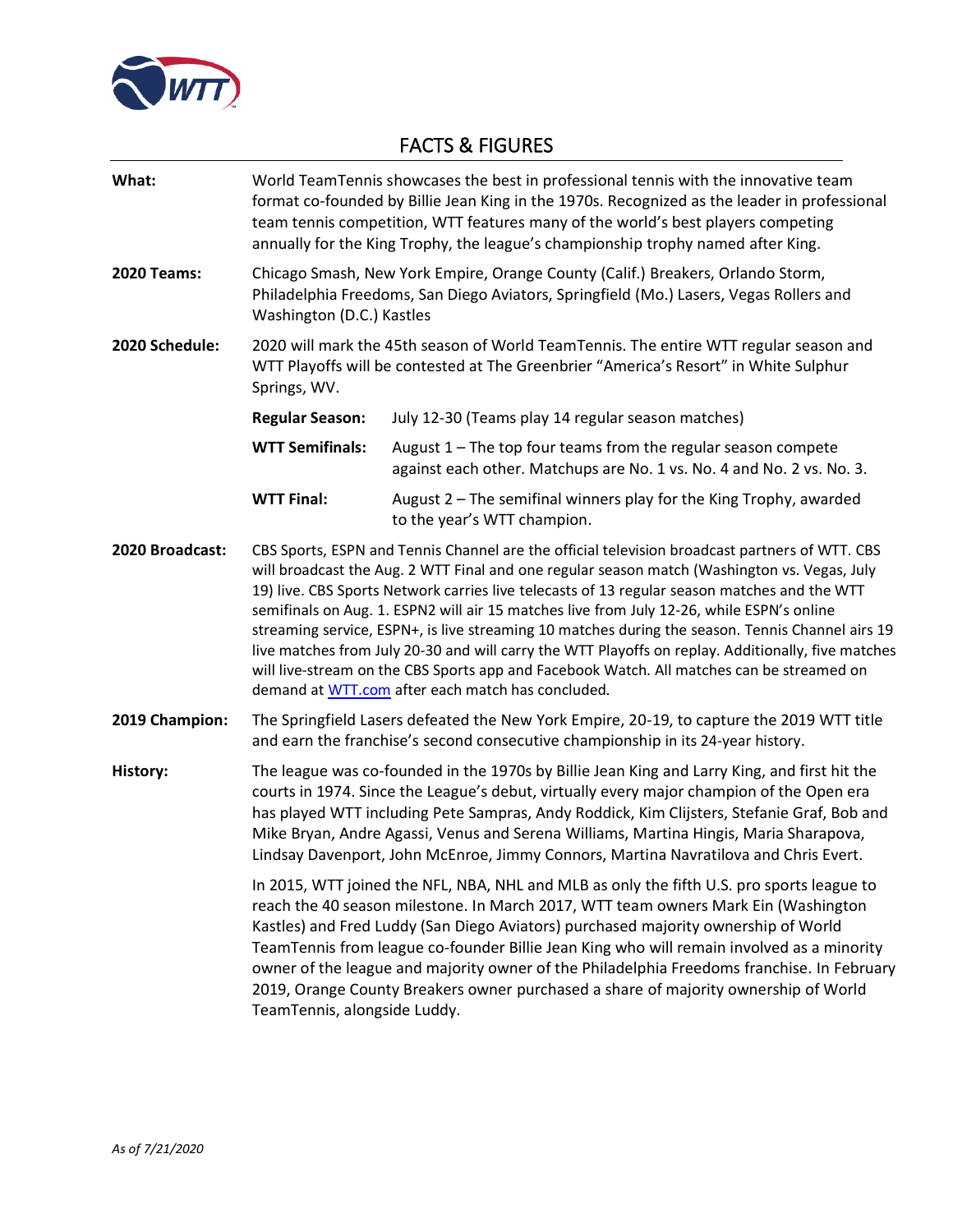

- **Sponsors:** The Greenbrier Resort, official hotel partner, July 12 August 2. GEICO (Government Employees Insurance Company) returns as the league's official auto insurance provider. Wilson has signed on as official racket and ball, Har-Tru Sports Coatings as the official playing surfacer, Weatherman Umbrellas as the official umbrella, and Zenni as the official eyewear. Additional sponsors include UTR powered by Oracle, Chosen Foods, EleVen, Greenbrier Tourism and KT Tape. Pertaining to WTT's New York Empire, HSS is the team's official hospital, providing the official physicians for the franchise.
- **Format:** In a WTT match, each team is comprised of two men, two women and a coach. Team matches consist of five sets, with one set each of men's and women's singles, men's and women's doubles and mixed doubles. The first team to reach five games wins each set. A nine-point tiebreaker is played if a set reaches four games all. One point is awarded for each game won and scoring is cumulative. If necessary, Extended Play and a Supertiebreaker are played to determine the winner of the match.
- **Owners:** Eric Davidson and Fred Luddy own equal majority ownership of WTT; Billie Jean King is a minority owner.

### **CEO/Commissioner:** Carlos Silva

**Co-Founders:** Billie Jean King, Larry King, Fred Barman, Jordon Kaiser, Dennis Murphy and Frank Fuhrer

**Website:** WTT.com

#### **WTT Community Tennis – Youth / Juniors:**

WTT supports and sponsors various junior, college and adult initiatives throughout the year. They include:

**WTT Junior Nationals:** A national three-day team competition that includes 96 high school age tennis players, playing on 16 coed teams. The players and coaches are from USTA Sections and communities. The event includes visits from college coaches and Tennis On Campus organizers, along with educational seminars.

**San Diego CIF High School WTT League:** A winter league for high school players in Southern California which leads to the WTT San Diego High School Festival with 190-plus kids from around 20 high school teams. This is currently active in San Diego County and the program will be expanding to Orange County in 2019.

**Volleys Against Violence High School Challenges:** These events are held in pro team markets to bring the local police together with high school tennis teams for a fun, fast-paced competition. Teams have the opportunity to win Wilson tennis balls for their high schools. Teams also support their local pro team(s) by buying a "High School Team" ticket package.

**Freedoms TeamTennis Challenge:** More than 300 youth tennis players participate in events held throughout the year at local tennis clubs in the Philadelphia area. The events are a collaboration between the clubs, the USTA Middle States section, the Philadelphia Freedoms, and the Down the Line and Beyond Foundation. Each participant receives a ticket to a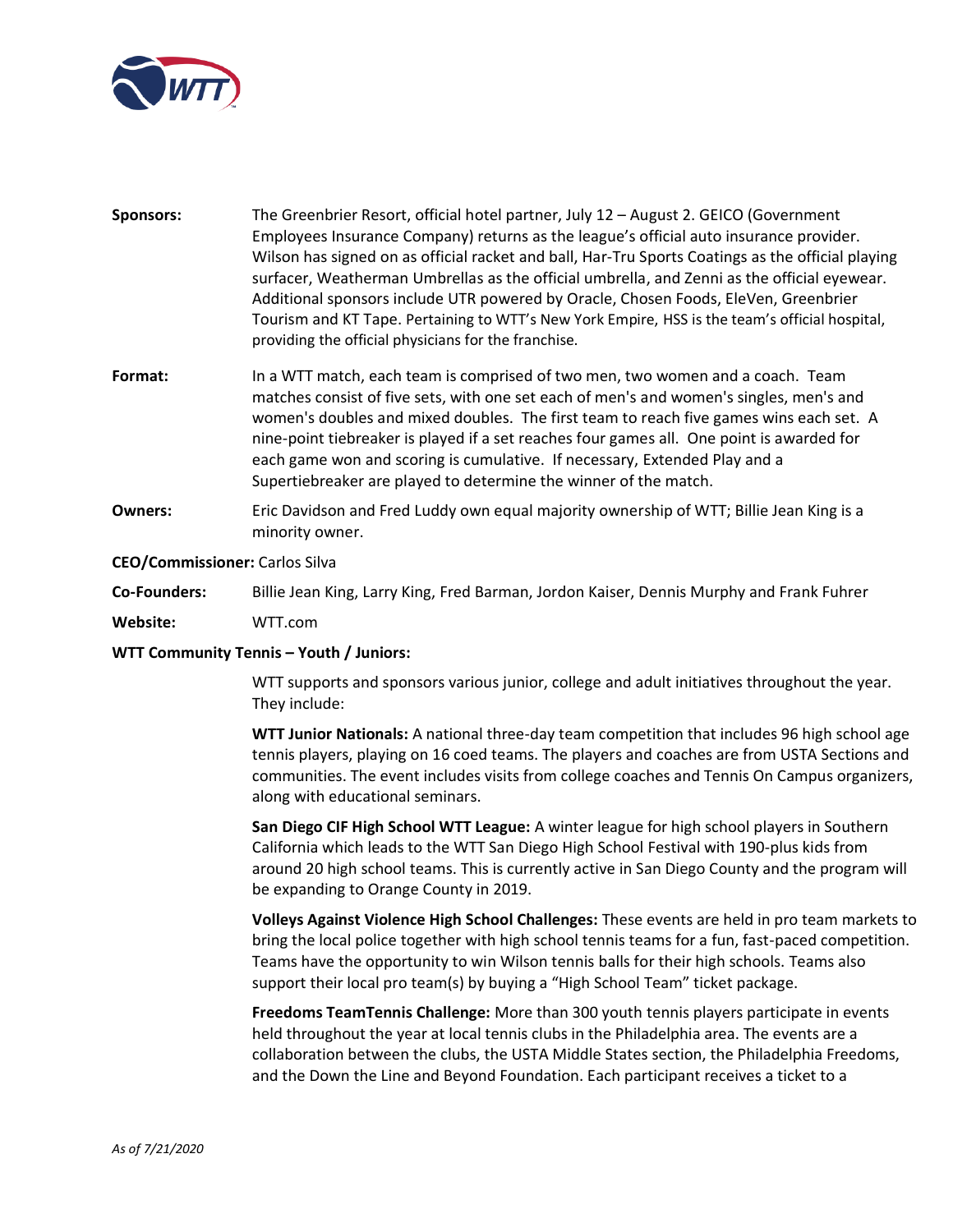

Freedoms match, player autographs, and on-court recognition on court. In 2018, this program was expanded to the New York market.

### **WTT Community Tennis – College / Adults:**

**Tennis On Campus:** WTT is a partner and the official format of the successful USTA Tennis On Campus (TOC) program, which is active in over 700 college campuses with more than 60,000 players. WTT assists with the TOC events at all levels, including 15 Sectionals, two Invitational tournaments and the Tennis On Campus National Championships.

**Adult Leagues:** At the grassroots level – WTT has over 19,000 players in more than 150 WTT leagues throughout the U.S. – all who continue to play the sport and support the industry with their discretionary dollars. More than 2,500 participants in seven WTT Community National Qualifier events throughout the U.S. Players advance from National Qualifiers to WTT Nationals, held annually in Indian Wells, Calif.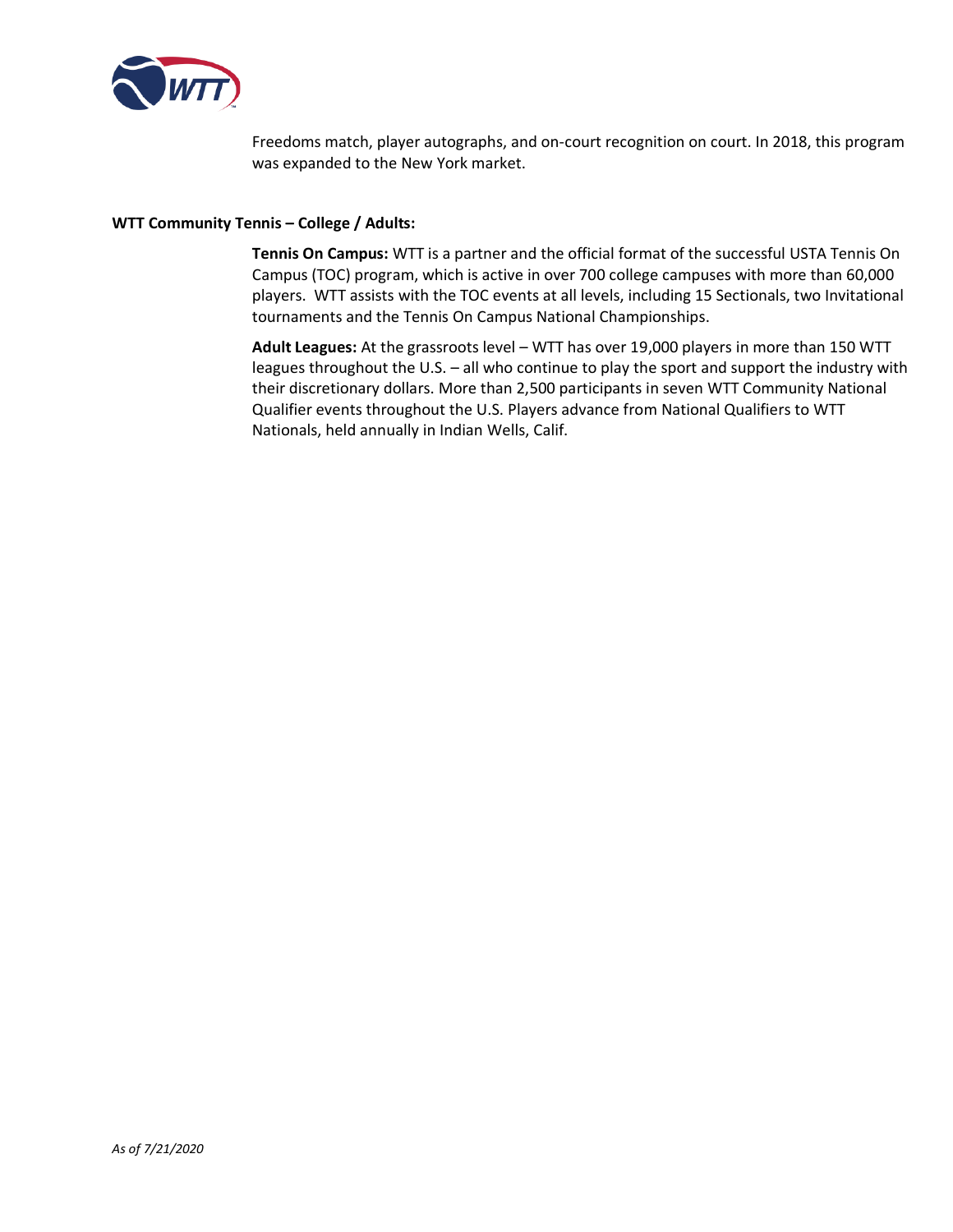

# BROADCAST OUTLETS & HAWK-EYE LIVE

# <span id="page-4-0"></span>**CBS Sports/Tennis Channel/ESPN & Online Streaming Platforms**

CBS Sports and Tennis Channel are the official television broadcast partners of WTT in 2020. CBS will broadcast live a July 19 regular season match featuring the Washington Kastles and Vegas Rollers live on CBS from 4:30-6:30 p.m. ET/1:30-3:30 p.m. PT and will broadcast the WTT Final live for the first time on Aug 2 at 12 p.m. ET.

CBS Sports Network will televise live coverage of 13 regular season matches and the WTT Semifinals on Aug. 1 at 2 p.m. ET/11 a.m. PT and 5 p.m. ET/2 p.m. PT.

Tennis Channel will bring live coverage of 19 regular season matches from July 20-30, and air a replay of the WTT Playoffs.

ESPN2 will air 15 matches live from July 12-26. In addition, online streaming service ESPN+ will live stream 10 matches during the 2020 WTT season, with an additional five matches streaming on the CBS Sports app and Facebook Watch.

All 2020 WTT matches can be streamed on demand after each match has concluded at WTT.com. A full schedule denoting broadcast partners for each of WTT's 63 regular season matches in 2020 is available at WTT.com.

# **HAWK-EYE LIVE**

In 2020, WTT will use the electronic line-calling system **Hawk-Eye Live** for all matches at The Greenbrier. While tennis audiences have grown used to seeing the Hawk-Eye challenge system over the years at major events, Hawk-Eye Live plays a very different role in the match. Hawk-Eye Live will make the oncourt calls, supported by only two officials – the on-court chair umpire and a review official in the Hawk-Eye booth to monitor foot faults. The real-time ball-tracking technology determines whether a shot is in or out immediately after it has landed. No challenges are needed.

Hawk-Eye statistical data and line-calling graphics will be incorporated into coverage on WTT's live streaming platform, WTT.tv. Hawk-Eye Live will also be integrated with the in-stadium LED screens as well as WTT television broadcasts.

The Hawk-Eye Live system uses 12 ball-tracking cameras and six foot fault cameras. The technology has been utilized in other sports such as soccer and cricket.

The automated line-calling technology is also expected to help streamline play, building on a trend with WTT matches. With the addition of coach's timeouts in 2012 and the 25-second service clock in 2015, WTT match times have been reduced by approximately 30 minutes over the past five seasons.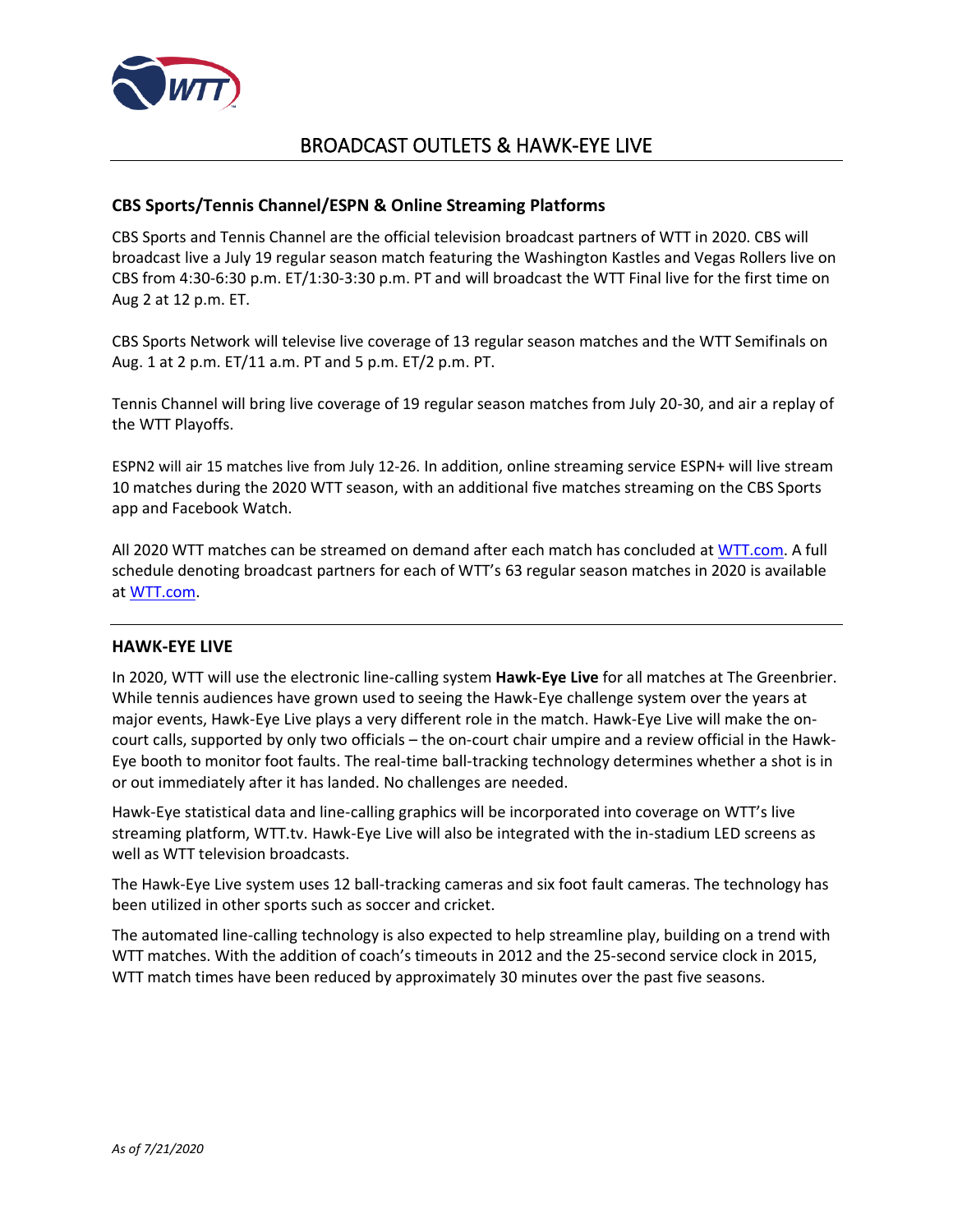

# TEAM ROSTERS

*(All players will play entire season unless otherwise noted; subject to change)*

#### <span id="page-5-0"></span>**CHICAGO SMASH**

Genie Bouchard (CAN) Evan King (USA) Bethanie Mattek-Sands (USA) Brandon Nakashima (USA) Rajeev Ram (USA) Sloane Stephens (USA) *Coach: Kamau Murray (USA)*

#### **NEW YORK EMPIRE**

Kim Clijsters (BEL) Sabine Lisicki (GER) Kveta Peschke (CZE) Neal Skupski (GBR) Jack Sock (USA) *Coach: Luke Jensen (USA)*

#### **ORANGE COUNTY (CALIF.) BREAKERS**

Luke Bambridge (GBR) Jennifer Brady (USA) Gabriela Dabrowski (CAN) Steve Johnson (USA) Andreja Klepac (SLO) Austin Krajicek (USA) *Coach: Rick Leach (USA)*

#### **ORLANDO STORM**

Danielle Collins (USA) Darija Jurak (CRO) Jessica Pegula (USA) Tennys Sandgren (USA) Ken Skupski (GBR) James Ward (GBR) *Coach: Jay Gooding (AUS)*

#### **PHILADELPHIA FREEDOMS**

Caroline Dolehide (USA) Taylor Fritz (USA) Sofia Kenin (USA) Fabrice Martin (FRA)

#### **COUNTRIES REPRESENTED BY PLAYERS (15):**

Australia - 2 Belarus - 1 Belgium - 1 Canada - 2 Croatia - 1 Czech Republic - 1 El Salvador - 1

#### **PHILADELPHIA FREEDOMS (CONTINUED)**

Taylor Townsend (USA) Donald Young (USA) *Coach: Craig Kardon (USA)*

#### **SAN DIEGO AVIATORS**

Ryan Harrison (USA) Christina McHale (USA) Nicole Melichar (USA) Jonny O'Mara (GBR) Coco Vandeweghe (USA) *Coach: John Lloyd (GBR)*

#### **SPRINGFIELD (MO.) LASERS**

Hayley Carter (USA) Olga Govortsova (BLR) Mitchell Krueger (USA) Robert Lindstedt (SWE) Caty McNally (USA) Jean-Julien Rojer (NED) *Coach: John-Laffnie de Jager (RSA)*

#### **VEGAS ROLLERS**

Kristie Ahn (USA) Bob Bryan (USA) Mike Bryan (USA) Asia Muhammad (USA) Monica Puig (PR) Sam Querrey (USA) Ajla Tomljanovic (AUS) *Coaches: Tim Blenkiron (USA)*

#### **WASHINGTON (D.C.) KASTLES**

Marcelo Arevalo (ESA) Nick Monroe (USA) Tommy Paul (USA) Bernarda Pera (USA) Arina Rodionova (AUS) Venus Williams (USA) *Coach: Robby Ginepri (USA)*

France - 1 Germany - 1 Great Britain – 5 Netherlands - 1 Puerto Rico - 1 Slovenia - 1 Sweden - 1 United States – 32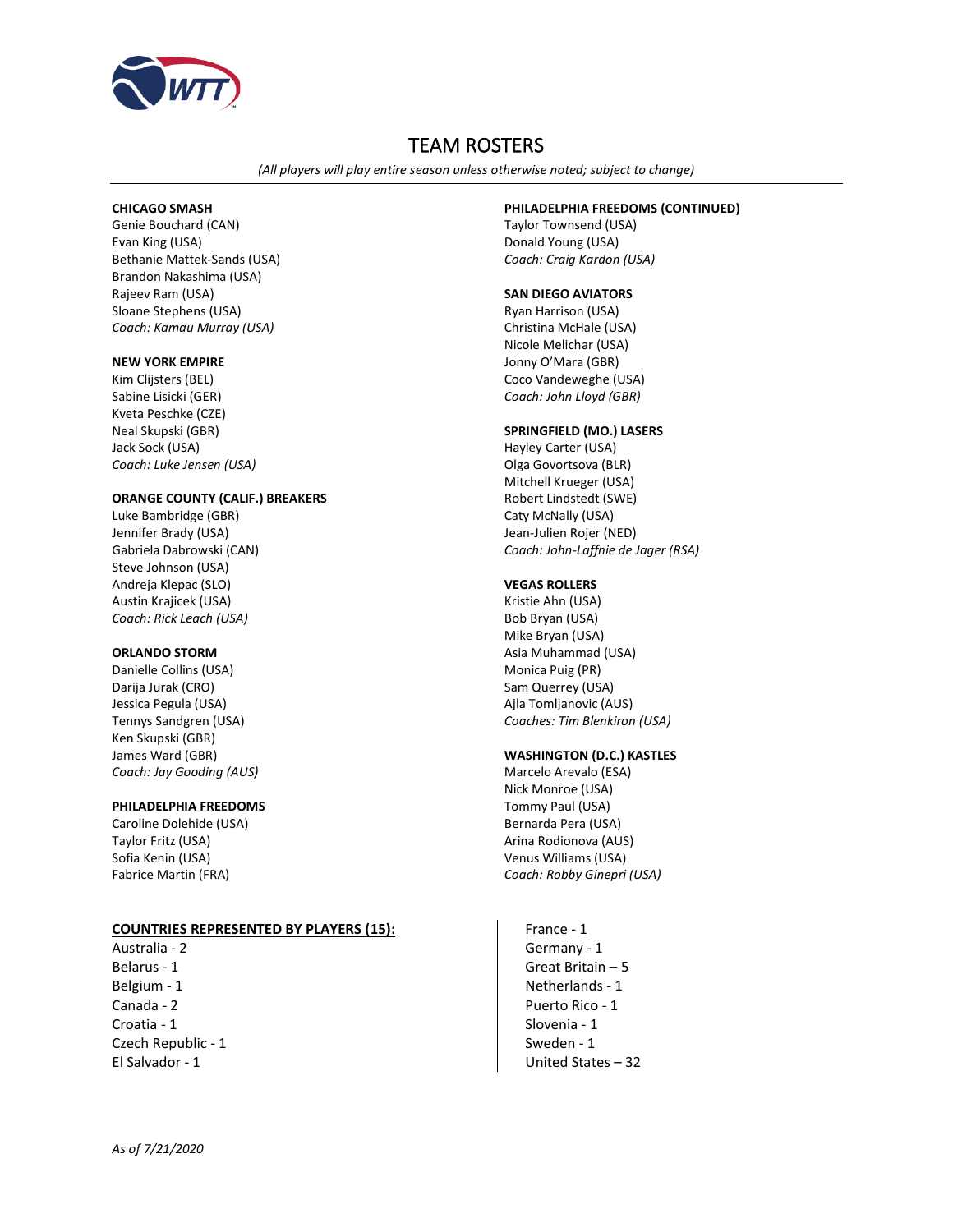

# **SCHEDULE**

| <b>DAY</b> | <b>DATE</b> | <b>VISITOR</b>       | <b>VS</b> | <b>HOME</b>                 | <b>LOCAL START</b> |    |                                          |
|------------|-------------|----------------------|-----------|-----------------------------|--------------------|----|------------------------------------------|
| Sunday     | 7/12        | Orlando              | VS        | Springfield                 | 12:00 PM           | EТ |                                          |
| Sunday     | 7/12        | Chicago              | VS        | Vegas                       | 4:00 PM            | ET |                                          |
| Sunday     | 7/12        | <b>Orange County</b> | Vs        | San Diego                   | 8:00 PM            | ЕT |                                          |
| Monday     | 7/13        | Vegas                | VS        | Orlando                     | 1:00 PM            | EТ |                                          |
| Monday     | 7/13        | Washington           | VS        | New York                    | 5:00 PM            | ET |                                          |
| Monday     | 7/13        | Philadelphia         | VS        | Orange County               | 9:00 PM            | ET |                                          |
| Tuesday    | 7/14        | San Diego            | VS        | Vegas                       | 11:00 AM           | ЕT |                                          |
| Tuesday    | 7/14        | Orlando              | VS        | Chicago                     | 3:00 PM            | ET |                                          |
| Tuesday    | 7/14        | Springfield          | VS        | Philadelphia                | 7:00 PM            | ET |                                          |
| Wednesday  | 7/15        | Orange County        | vs        | Chicago                     | 11:00 AM           | ET |                                          |
| Wednesday  | 7/15        | New York             | VS        | Philadelphia                | 3:00 PM            | ET |                                          |
| Wednesday  | 7/15        | Washington           | VS        | San Diego                   | 7:00 PM            | ЕT |                                          |
| Thursday   | 7/16        | Vegas                | VS        | Orange County               | 11:00 AM           | ЕT |                                          |
| Thursday   | 7/16        | Springfield          | VS        | Washington                  | 3:00 PM            | ET |                                          |
| Thursday   | 7/16        | <b>SlawDiegb</b>     | Vs        | <b><i>Ortashidgeton</i></b> | 7:00 PM            | EТ | Ryan Harrison (SD), Frances Tiafoe (WAS) |
| Friday     | 7/17        | Philadelphia         | vs        | Washington                  | 9:00 AM            | ЕT |                                          |
| Friday     | 7/17        | Chicago              | VS        | New York                    | 12:00 PM           | ET |                                          |
| Friday     | 7/17        | Vegas                | VS        | Springfield                 | 3:30 PM            | ЕT |                                          |
| Friday     | 7/17        | San Diego            | VS        | Orlando                     | 7:00 PM            | ET |                                          |
| Saturday   | 7/18        | Vegas                | VS        | San Diego                   | 9:00 AM            | ЕT |                                          |
| Saturday   | 7/18        | Orlando              | VS        | <b>Orange County</b>        | 12:00 PM           | ЕT |                                          |
| Saturday   | 7/18        | Washington           | VS        | Philadelphia                | 4:00 PM            | ET |                                          |
| Saturday   | 7/18        | Springfield          | VS        | New York                    | 7:30 PM            | ЕT |                                          |
| Sunday     | 7/19        | Washington           | VS        | Vegas                       | 12:30 PM           | EТ |                                          |
| Sunday     | 7/19        | Chicago              | VS        | Orlando                     | 4:00 PM            | ET |                                          |
| Sunday     | 7/19        | San Diego            | VS        | <b>Orange County</b>        | 8:00 PM            | ЕT |                                          |
| Monday     | 7/20        | Philadelphia         | VS        | Springfield                 | 12:00 PM           | ET |                                          |
| Monday     | 7/20        | Chicago              | VS        | San Diego                   | 3:00 PM            | ET |                                          |
| Monday     | 7/20        | New York             | VS        | <b>Orange County</b>        | 7:00 PM            | ЕT |                                          |
| Tuesday    | 7/21        | Orlando              | VS        | Washington                  | 9:00 AM            | ET |                                          |
| Tuesday    | 7/21        | New York             | VS        | Springfield                 | 12:00 PM           | ET |                                          |
| Tuesday    | 7/21        | Philadelphia         | VS        | Chicago                     | 3:00 PM            | ET |                                          |
| Tuesday    | 7/21        | Orange County        | VS        | Vegas                       | 7:30 PM            | ЕT |                                          |
| Wednesday  | 7/22        | San Diego            | vs        | New York                    | 9:00 AM            | ЕT |                                          |
| Wednesday  | 7/22        | Chicago              | VS        | Springfield                 | 3:00 PM            | ET |                                          |
| Wednesday  | 7/22        | Vegas                | vs        | Philadelphia                | 7:00 PM            | ET |                                          |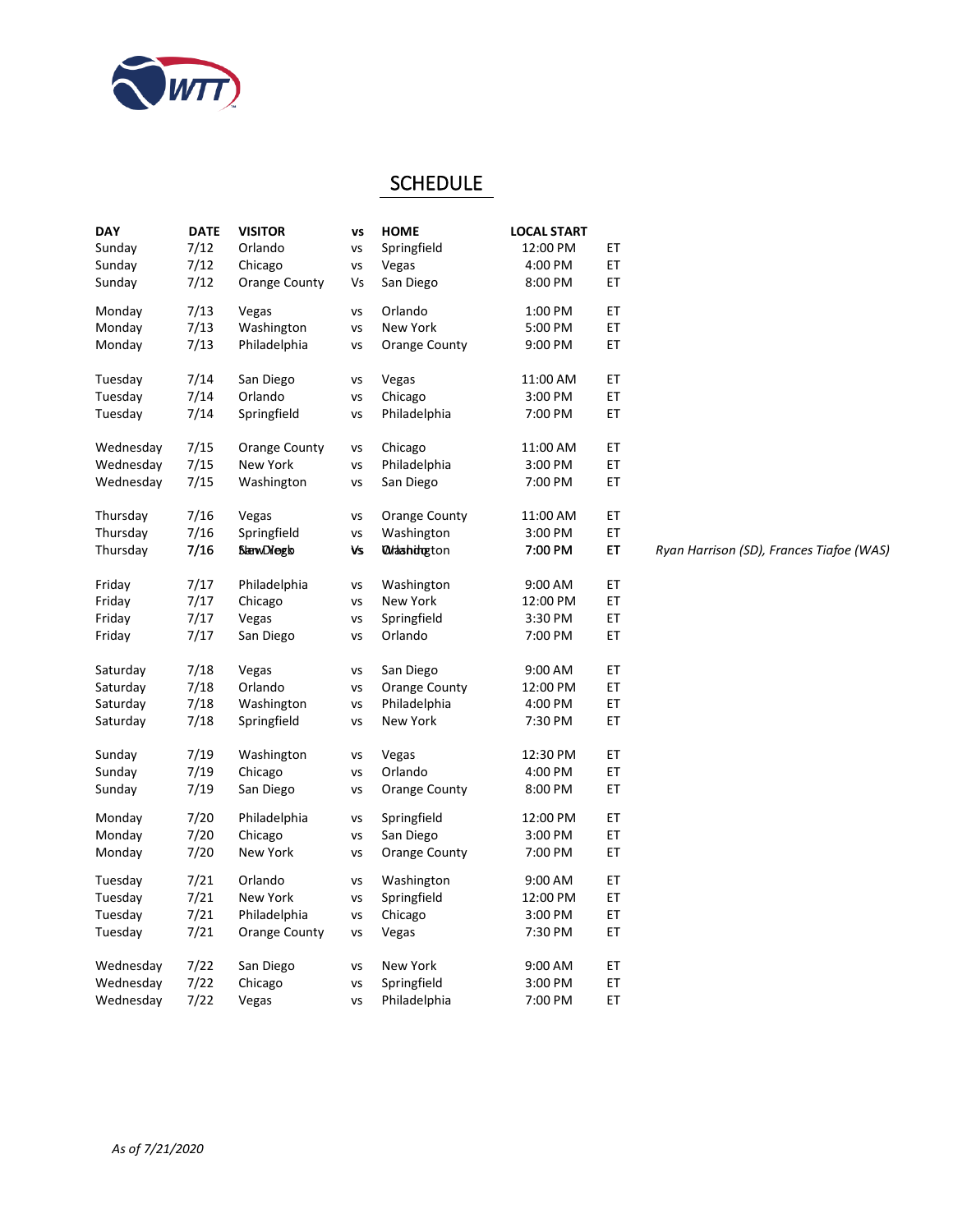

| Thursday  | 7/23 | Springfield          | vs | San Diego            | 11:00 AM | ET  |                       |
|-----------|------|----------------------|----|----------------------|----------|-----|-----------------------|
| Thursday  | 7/23 | Orlando              | VS | Vegas                | 3:00 PM  | ET  |                       |
| Thursday  | 7/23 | Orange County        | vs | Washington           | 7:00 PM  | ET  |                       |
| Friday    | 7/24 | New York             | vs | Vegas                | 11:00 AM | ET  |                       |
| Friday    | 7/24 | <b>Orange County</b> | vs | Philadelphia         | 3:00 PM  | ET  |                       |
| Friday    | 7/24 | Washington           | VS | Chicago              | 7:00 PM  | ET  |                       |
| Saturday  | 7/25 | Philadelphia         | vs | Orlando              | 9:00 AM  | ET  |                       |
| Saturday  | 7/25 | <b>Orange County</b> | VS | Springfield          | 12:00 PM | ET  |                       |
| Saturday  | 7/25 | San Diego            | VS | Washington           | 3:00 PM  | ET  |                       |
| Saturday  | 7/25 | New York             | vs | Chicago              | 7:00 PM  | ET  |                       |
| Sunday    | 7/26 | Springfield          | vs | Orlando              | 9:00 AM  | ET  |                       |
| Sunday    | 7/26 | New York             | vs | Washington           | 12:00 PM | ET  |                       |
| Sunday    | 7/26 | Vegas                | vs | Chicago              | 3:00 PM  | ET  |                       |
| Sunday    | 7/26 | San Diego            | vs | Philadelphia         | 7:00 PM  | ET  |                       |
| Monday    | 7/27 | Chicago              | vs | <b>Orange County</b> | 11:00 AM | ET  |                       |
| Monday    | 7/27 | Springfield          | VS | Vegas                | 3:00 PM  | ET  |                       |
| Monday    | 7/27 | Orlando              | vs | San Diego            | 7:00 PM  | ET  |                       |
| Tuesday   | 7/28 | Washington           | VS | Springfield          | 11:00 AM | ET  |                       |
| Tuesday   | 7/28 | Philadelphia         | vs | San Diego            | 3:00 PM  | ET  |                       |
| Tuesday   | 7/28 | Orlando              | VS | New York             | 7:00 PM  | ET. |                       |
| Wednesday | 7/29 | Chicago              | vs | Philadelphia         | 11:00 AM | ET  |                       |
| Wednesday | 7/29 | Orange County        | vs | New York             | 3:00 PM  | ET  |                       |
| Wednesday | 7/29 | Vegas                | vs | Washington           | 6:00 PM  | ET  |                       |
| Thursday  | 7/30 | Philadelphia         | VS | New York             | 9:00 PM  | ET  |                       |
| Thursday  | 7/30 | Springfield          | vs | <b>Orange County</b> | 12:00 PM | ET  |                       |
| Thursday  | 7/30 | Washington           | vs | Orlando              | 4:00 PM  | ET  |                       |
| Thursday  | 7/30 | San Diego            | VS | Chicago              | 7:00 PM  | ET  |                       |
| Friday    | 7/31 | No matches scheduled |    |                      |          |     |                       |
| Saturday  | 8/1  | Seeds 1-4 & 2-3      |    |                      | 2 & 5 PM | ЕT  | <b>WTT SEMIFINALS</b> |
| Sunday    | 8/2  | SF winners           |    |                      | 12:00 PM | ET  | <b>WTT FINAL</b>      |

*(subject to change)*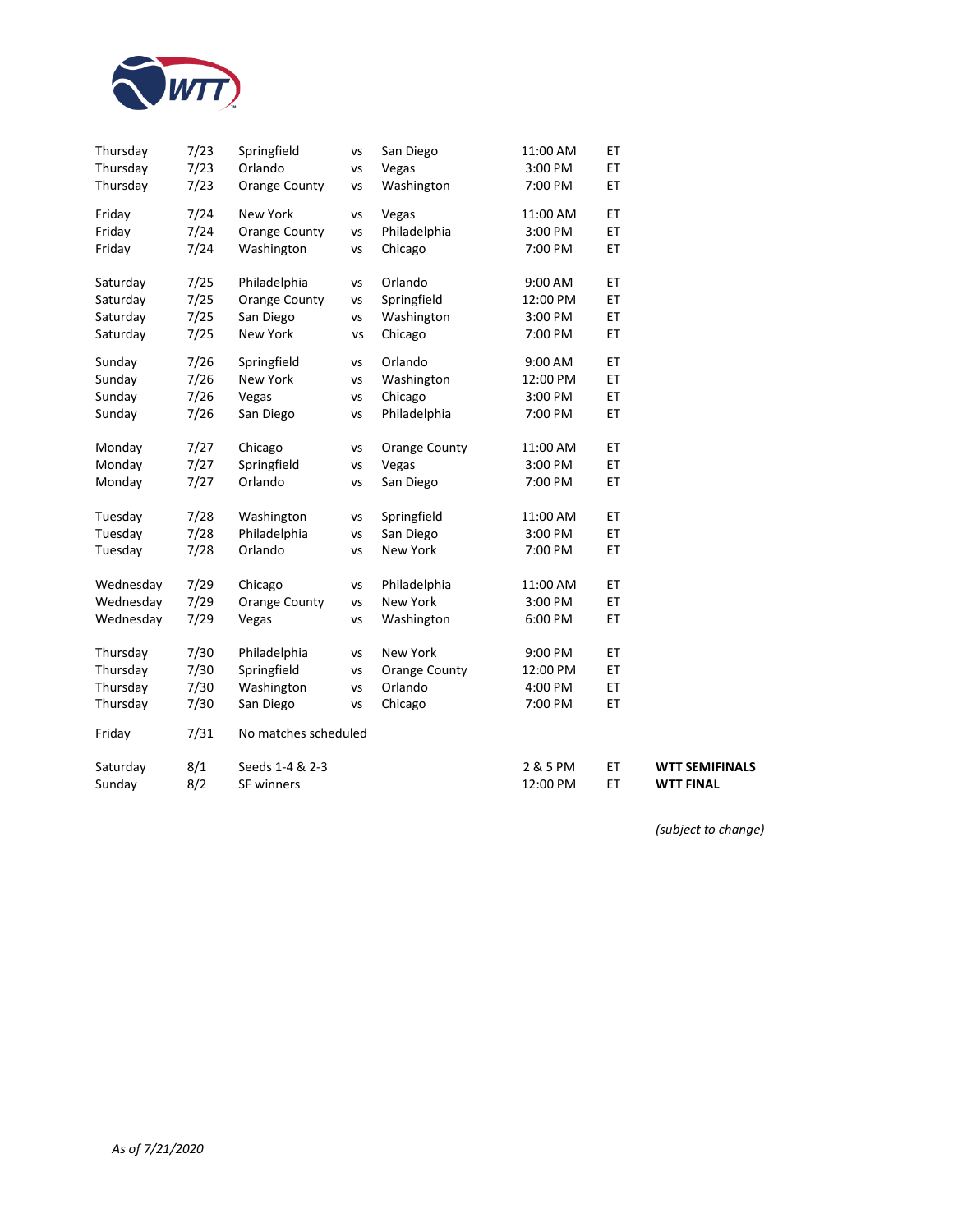

# MORE ABOUT WORLD TEAMTENNIS

- <span id="page-8-0"></span>o **ELITE COMPANY:** In July 2015, World TeamTennis became part of an elite and small list of U.S. pro sports leagues to reach the  $40<sup>th</sup>$  season milestone, joining the NFL, NBA, NHL and MLB.
- o **FOUNDED IN THE 1970s ON THE PHILOSOPHY OF GENDER EQUITY:** WTT co-founder Billie Jean King simply says, "If you have ever seen a WTT match you have seen my philosophy of life in action – men and women, competing together, on a team and both genders making equal contributions to the result."
- o **COMPETITIVE, WORLD-CLASS TENNIS:** At a World TeamTennis match, fans will see quality competitive tennis where every point matters, every game counts. For the players, its intense competition and for the fans, it's the opportunity to see some of tennis' best playing together on teams representing their community. The format features cumulative, no-ad scoring so every game counts toward the final score.
- o **FAN INTERACTION & ACCESS:** A World TeamTennis match is a unique experience. The crowd is on top of the action. The atmosphere gives the players an opportunity to meet many of the fans and give back to the community that has supported their team for years. Teams host kids clinics each night before matches and children age 16 and under can come on the court after every WTT match and get player autographs. Fans can also keep any balls that are hit into the stands during play.
- o **SINGLES & DOUBLES:** WTT matches feature singles, doubles and mixed doubles allowing fans to see professional players in a competitive team environment – all in less than three hours.
- o **INNOVATIONS:** World TeamTennis has always been an innovator in the sport, introducing a number of fan-friendly initiatives – *playing let serves, timeouts, service clocks, men and women playing equal roles on a team, substitutions, instant replay, on-court coaching, music between points, names on back of players shirts, letting fans keep balls that are hit into the stands, Extended Play and Supertiebreaker. In 2017, WTT introduced on-player microphones, a first for pro tennis competition.*
- o **GIVING BACK:** World TeamTennis has given away more than 300,000 junior tennis racquets in the past decade through clinics, WTT matches, and other youth activities. All WTT teams provide free tennis clinics and PlayDays, delivering a message of access and fitness to hundreds of thousands of youth.
- o **BEST SPORTS TEAM EVER?:** The 2011-2013 Washington Kastles teams certainly have to be included in any discussion of top sports teams. The Kastles did not lose a match during the 2011 and 2012 seasons en route to the league championship. The Texas Wild handed the Kastles their first loss in three seasons on July 10, 2013, ending the Kastles winning streak at 34 consecutive matches. Washington's win streak is the longest in major pro sports league history, surpassing the previous mark of 33 consecutive wins held by the NBA's 1971-72 Lakers. Washington didn't slow down in 2013, winning their third consecutive title and fourth overall. In 2015, the Kastles set a new league record with their fifth consecutive championship.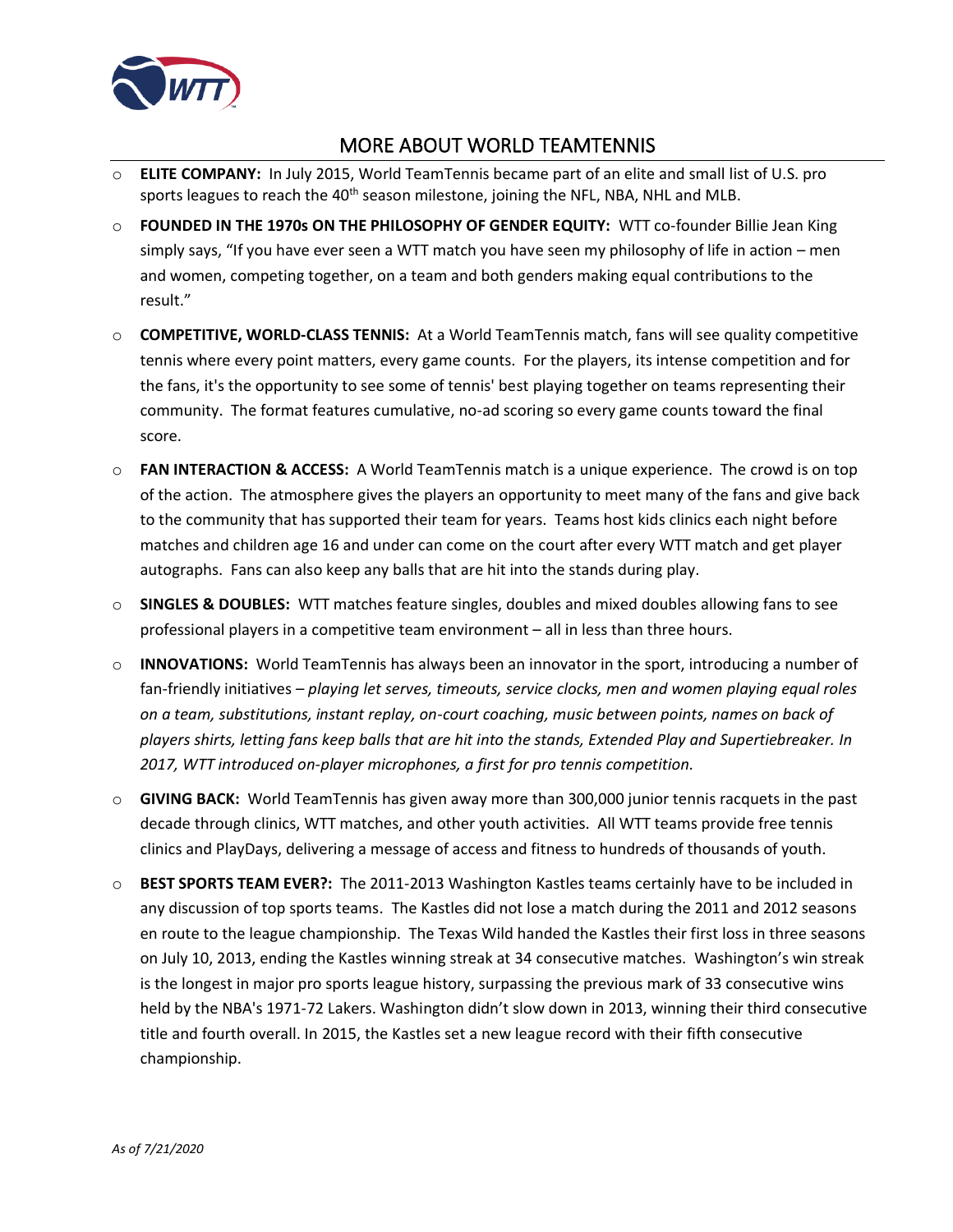

# IMPORTANT THINGS TO KNOW

<span id="page-9-0"></span>*World TeamTennis. There are a few things to know about how we play the game. It's always about the team. There are nine teams in World TeamTennis. Some of the world's best men and women team up to play singles, doubles and mixed doubles in an exciting and unique professional team tennis competition. In WTT, every game counts – literally. Scoring is cumulative and it takes a team to win. Here are key terms to know about the WTT experience.*

### **THE TEAMS**

#### *Franchises*

Nine teams will compete during the 2020 season. The franchises are: Chicago Smash • New York Empire • Orange County Breakers • Orlando Storm • Philadelphia Freedoms • San Diego Aviators • Springfield Lasers • Vegas Rollers • Washington Kastles

### **THE SCHEDULE**

#### *Regular Season*

All 2020 WTT matches will be contested at The Greenbrier "America's Resort" in White Sulphur Springs, WV. Each team will play 14 regular season matches. The regular season begins on Sunday, July 12 and concludes on Thursday, July 30.

#### **Post-season**

The top four teams from WTT's regular season advance to the semifinals on Friday, Aug. 1. Semifinal winners will compete the next day – Saturday, Aug. 2 – in the WTT Final with the champion claiming the King Trophy.

#### **Season/Playoff Qualification**

For all players (other than franchise players), a season is defined as either (a) playing in three (3) matches for one team, or (b) playing a total of four (4) matches in one season regardless of the number of teams. To be eligible for Bonus Money or Awards they must appear on the roster for 80% of a team's matches (11 of 14). All players must participate on their team for three matches during the regular season to qualify for participation in the WTT Final.

### **ON THE COURT**

#### *Fan Experience*

Fan participation is an important part of any WTT match. Crowds are encouraged to be vocal about great play (while still being respectful of all players) and are allowed to enter/exit the stadium during play without having to wait for a changeover. Often between games, music is played and the DJ fires up the crowd.

#### *Match*

A match is a contest between two WTT teams, consisting of five sets plus Extended Play (if any) and a Supertiebreaker (if necessary). The sets are men's and women's singles, men's and women's doubles and mixed doubles.

#### *Match Order*

The home team coach determines the order of sets and turns in the lineup to the head umpire one hour before match start time. Every match includes a halftime break – either after the second or third set.

#### *Service Clock*

An on-court service clock counts down 25 seconds from the end of a point to the next serve. The first time violation per set is a warning and additional violations will result in point penalties.

#### *Substitution*

A coach may substitute one player, per set, per gender at the conclusion of a point. If a player is substituted, he/she may not return to the match during that set.

### *Team*

Each team has a coach and at least four players; two men and two women (five or more players if there are Franchise or Wild Card players on the team). Players are permitted to play in a maximum of three sets per match.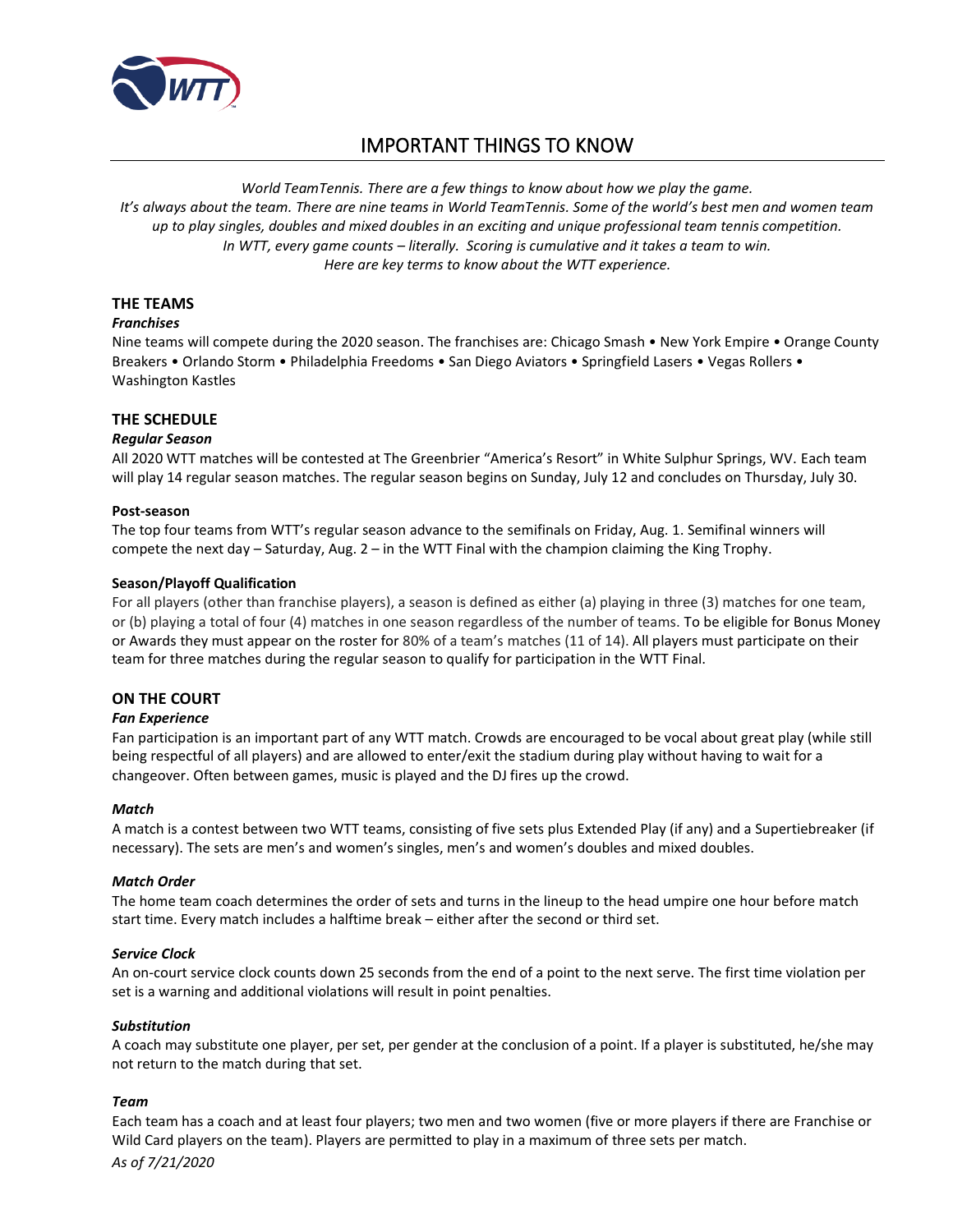

#### **Timeouts**

As with other professional league team sports, WTT features the use of timeouts during match play. Each team will be allotted two timeouts per set with an additional timeout being awarded to each team if a match goes into Extended Play. Timeouts will be twenty (:20) seconds in length and do not carry over between sets. Only the coach may call a timeout. Coaches or players may enter the court area during these breaks in action.

### **SCORING**

#### *Keeping Score*

- Scoring is no-ad (the first team to win four points wins the game). Game scoring is 15, 30, 40, game.
- All games, sets and Supertiebreakers are won by a margin of one point.
- Each game counts as one point in the team's cumulative match score.
- The receiver has the choice from which side he/she will receive serve should the game reach three points each. In mixed doubles, the serve is always gender-to-gender at 40-all (deuce).
- Teams change sides after every four games.
- Let serves are played.

#### **Extended Play**

In WTT matches - every point matters, every game counts. That is never more evident than in Extended Play (formerly Overtime). If the team ahead in the cumulative score wins the final game of the last set, then that team is the winner. However, if the trailing team wins the final set, the match is sent into Extended Play and continues until a) the leading team wins one game, or b) the trailing team ties the match score. If the score becomes tied, the match is decided by a Supertiebreaker.

#### **Set**

The first team to reach five games wins a set. If the set is tied at 4-4, a 9-point tiebreaker is played.

### **Supertiebreaker**

If the match is tied at the conclusion of five sets OR if the trailing team ties the score in Extended Play, a 13-point Supertiebreaker, involving the same fifth set, decides the outcome of the entire match. A coin toss determines the choice of side, server and receiver. Players change sides after six points. The first team to win seven points is awarded a single game and the match.

#### **Tiebreaker**

If a set reaches 4-4, a 9-point tiebreaker is played to decide the winner of the set. The first team to reach five points wins the tiebreaker. Players change sides after four points. The tiebreaker counts as one game and decides the outcome of the set.

### **OFF THE COURT**

**Fans:** World TeamTennis is all about the fans. Fans are encouraged to get involved, get loud and have a great time.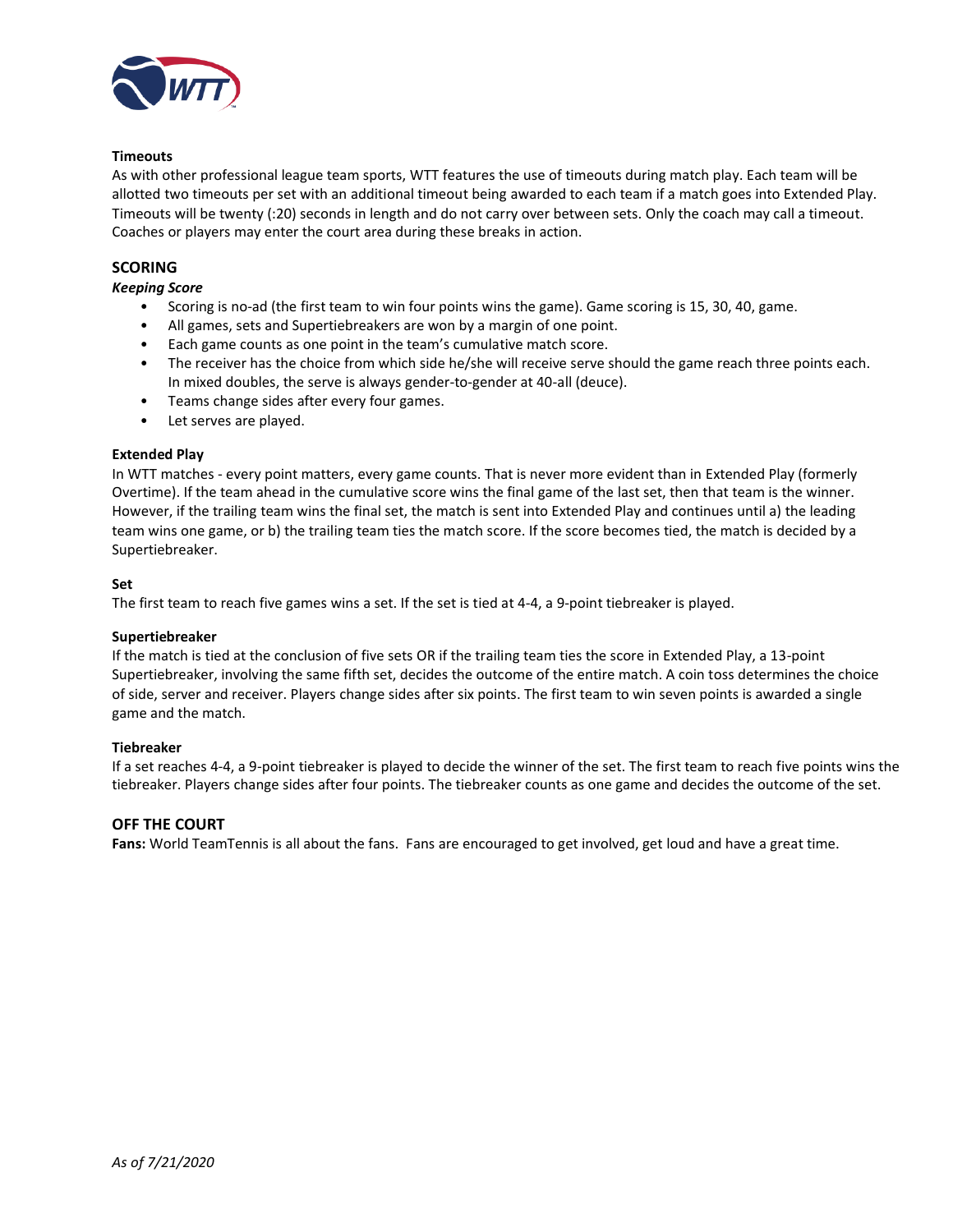

# INNOVATIONS & FIRSTS

<span id="page-11-0"></span>Since its inception in the early 1970s, World TeamTennis has been an innovator in the sports world. Many of WTT's novel rules have been recognized and adopted by others in the industry.

World TeamTennis is the original – the leader in professional team tennis competition. A WTT match is loud, exciting, innovative and intensely competitive tennis from some of the best pros in the sport – all in an electric atmosphere that makes for a great fan experience.

With a fascinating history of firsts, innovations and an emphasis on gender equity, WTT stands out among all professional sports leagues. Here are a few of the reasons why:

# **A League of Firsts & Innovations**

# **EQUALITY:**

Professional sports league where men and women have equal roles.

# **SCORING & ON COURT:**

- In 2018, WTT used the electronic line-calling system Hawk-Eye Live for all matches in team markets. Hawk-Eye Live will make the on-court calls, supported by only two officials – the chair umpire and a review official in the Hawk-Eye booth to monitor foot faults. This will be the most extensive implementation of electronic line-calling in tennis.
- In 2017, WTT introduced on-player microphones, a first for pro tennis competition.
- In 2015, the league introduced an on-court service clock which counts down 25 seconds from the end of a point to the next serve. The first time violation per set is a warning and additional violations will result in point penalties.
- **Pro tennis competition to regularly feature no-ad scoring first to four points wins the game.**
- **Features on-court coaching.**
- Let serves are played.
- Sets are played to five games (nine-point tiebreak played at 4-4).
- **IF Invented the use of Supertiebreaker and Extended Play in tennis.**
- Use of instant replay technology in 2005 with the Coaches Challenge.
- As with other professional league team sports, the use of timeouts during match play was added in 2012. Each team is allotted two timeouts per set with an additional timeout being awarded to each team if a match goes into Extended Play. Timeouts will be twenty (:20) seconds in length and do not carry over between sets. Only the coach may call a timeout. Coaches or players may enter the court area during these breaks in action.

# **FAN EXPERIENCE:**

- WTT encourages fan participation. WTT crowds are encouraged to be vocal about great play (while still being respectful of all players) and are allowed to enter/exit the stadium during play without having to wait for a changeover. Often between games, music is played or a DJ fires up the crowd.
- **Tennis fans are allowed to keep balls hit out of play and get them autographed after the match.**
- **Substitutions are allowed during a WTT match.**
- WTT matches have half-times, Extended Play and Supertiebreakers.
- **Player names on the back of shirts.**
- **Played on navy blue-colored courts.**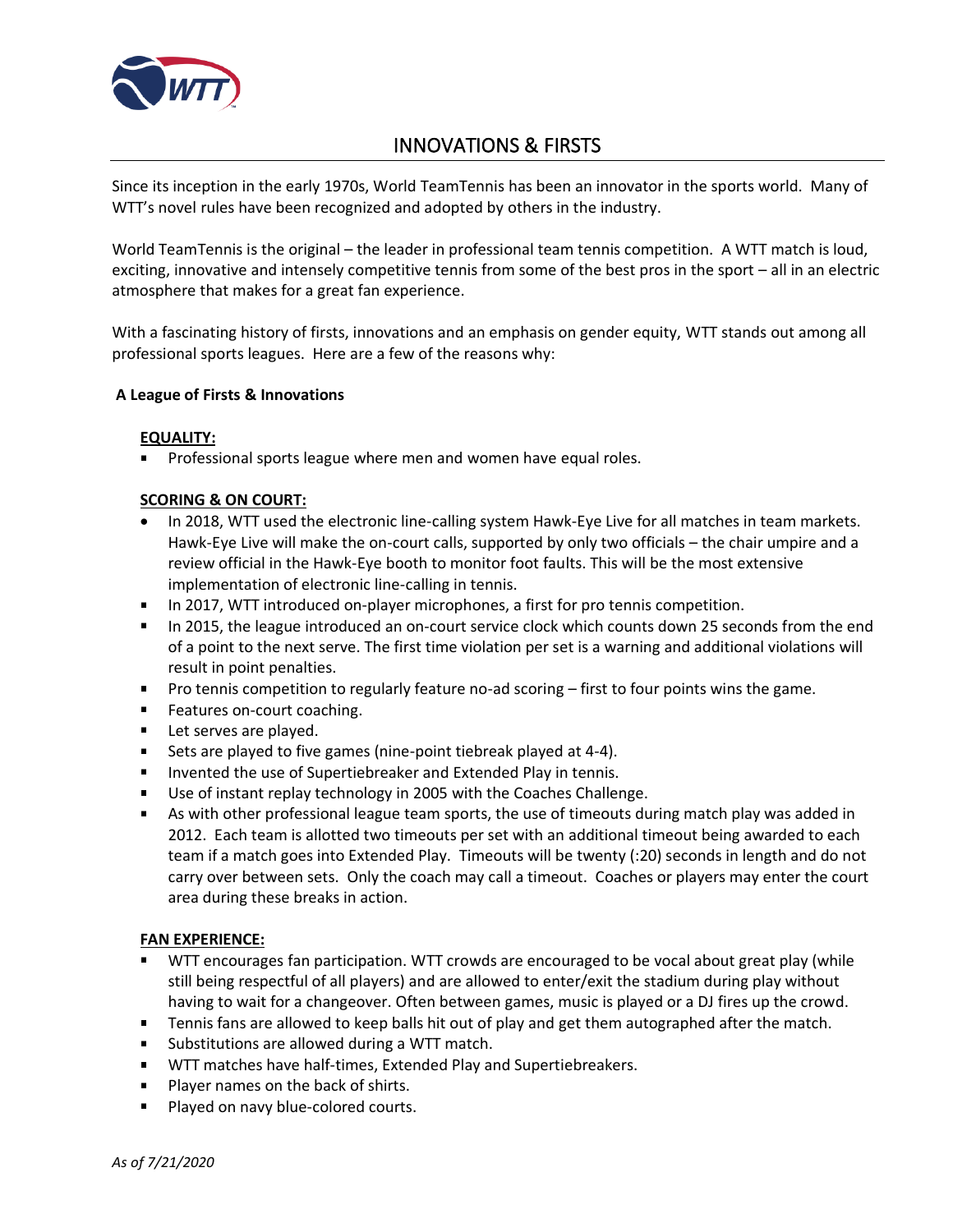

# **MILESTONES**

<span id="page-12-0"></span>**2020: WTT INTRODUCES FREE AGENCY AND SALARY CAP/EXPANSION TO CHICAGO –** Ahead of the 2020 season, WTT launched a new free agency player recruitment model by which its nine teams constructed their rosters. The WTT Draft was dissolved. The free agency approach allows teams more freedom to assemble their rosters during the WTT recruitment window. Teams also have the first right to protect and sign players who played for them the previous season. Similar to past years, teams signed four full-season players to their roster and could add franchise players at any time. A salary cap for each WTT franchise was put in place to help maintain parity across the league. WTT expanded to nine teams with its addition of the Chicago Smash, led by American star Sloane Stephens.

**2019: WTT EXPANDS TO EIGHT TEAMS –** WTT expanded by two franchises with the Orlando Storm, playing out of the USTA National Campus in Lake Nona, Fla., and Vegas Rollers. The league also moved the WTT Playoffs (semifinals and WTT Final) to the Rollers' home at the Orleans Arena in Las Vegas, where the Springfield Lasers edged the New York Empire, 20-19, to become the eighth team in WTT history to win back-to-back WTT championships – the first team since the Washington Kastles held the WTT crown from 2011-15.

**2019: NEW OWNER/CHAIRMAN OF THE BOARD/CEO –** Orange County Breakers owner Eric Davidson became WTT's Chairman of the Board while acquiring a majority ownership share in WTT equal to San Diego Aviators owner Fred Luddy. League founder and tennis legend Billie Jean King remains a co-owner of WTT. Carlos Silva is hired as WTT's new CEO and President in January 2019.

**2018: WTT.tv & ELECTRONIC LINE-CALLING –** The league adds the electronic line-calling system Hawk-Eye Live for all matches in team markets. Hawk-Eye Live will make the on-court calls, supported by only two officials – the chair umpire and a review official in the Hawk-Eye booth to monitor foot faults. This will be the most extensive implementation of electronic line-calling in tennis. For the first time in league history, all 2018 WTT matches were available to view for free to U.S. and international audiences on the league's new live streaming platform, WTT.tv.

**2017: NEW OWNERS –** WTT team owners Mark Ein (Washington Kastles) and Fred Luddy (San Diego Aviators) purchase majority ownership of World TeamTennis from league co-founder Billie Jean King who remains involved as a minority owner of the league and majority owner of the Philadelphia Freedoms franchise. Introduction of onplayer microphones, a first for pro tennis competition.

**2016: BACK IN THE BIG APPLE –** WTT returns to New York City with the New York Empire.

**2015: TURNING 40 –** World TeamTennis becomes only the fifth U.S. pro sports league to reach the 40th season milestone, joining the National Football League, National Basketball Association, National Hockey League and Major League Baseball. WTT also introduces an on-court service clock.

# **2011-2015: THE KASTLES ERA**

- $\triangleright$  In 2011, the Washington Kastles completed the first perfect season in WTT history (16-0) and won their second WTT championship with a victory over St. Louis Aces.
- $\triangleright$  The Kastles did it again in 2012. Led by Venus Williams, Washington edged Sacramento in the WTT Final to complete another perfect season and hoist the King Trophy for the third time in its history.
- $\triangleright$  Before winning their third consecutive and fourth overall championship in 2013, the Kastles became the first league champion to be invited to the White House to meet with the President.
- $\triangleright$  Washington also rewrote the sports record books during the 2013 season by setting the mark of 34 consecutive wins (2011-2013), the longest streak in major pro sports league history. The previous mark of 33 consecutive wins was held by the NBA's 1971-72 Lakers.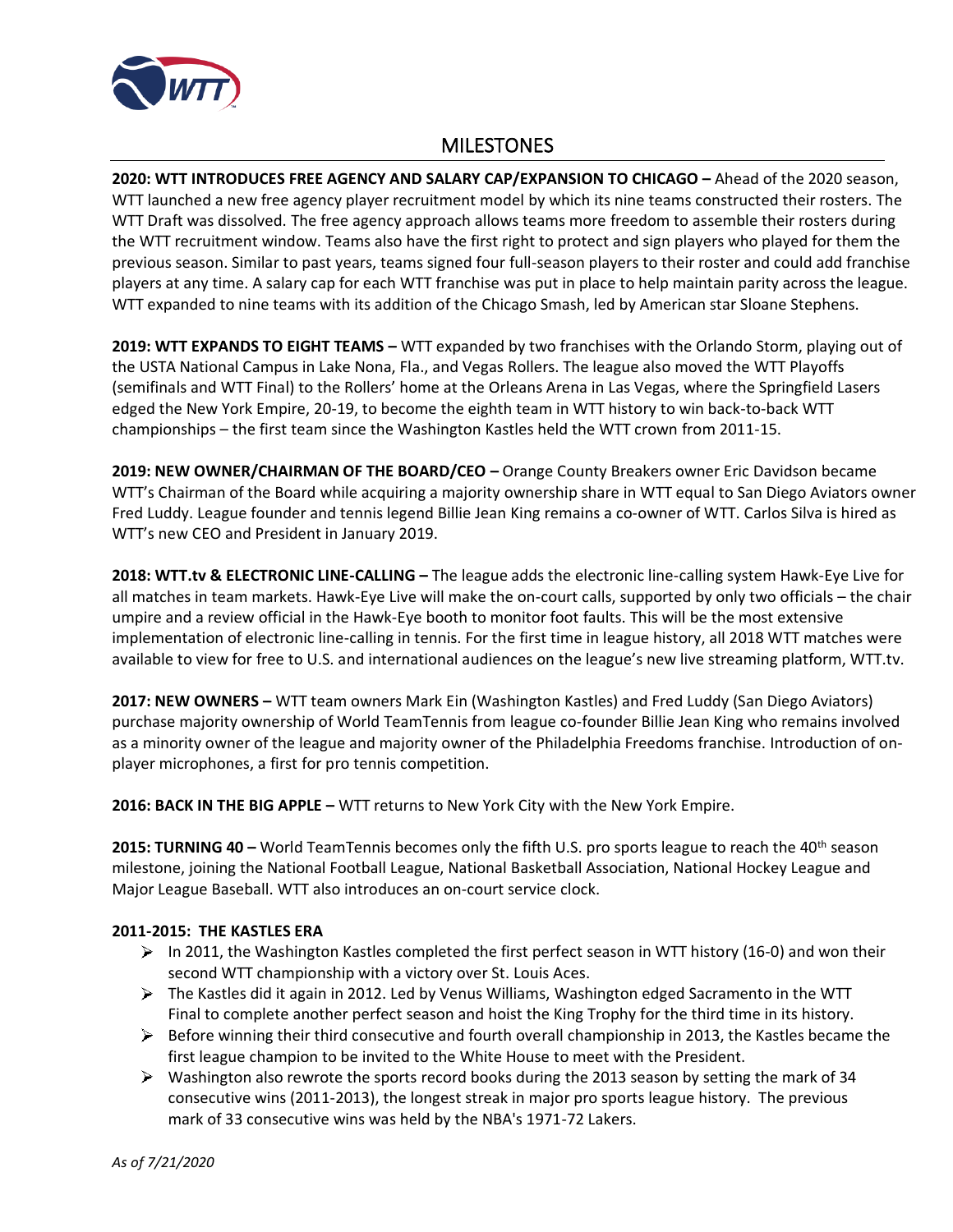

 $\triangleright$  In 2015, the Kastles set a league record of five consecutive championship titles (2011-15), surpassing the record they shared with the Sacramento Capitals (1997-2000).

**2013: NEW PARTNERS –** Andy Roddick and Venus Williams join the WTT ownership group in May 2013.

**2009: NAVRATILOVA TURNS 20 –** The Boston Lobsters' Martina Navratilova becomes the first to play 20 WTT seasons. Kim Clijsters comes out of retirement and makes her WTT debut for St. Louis in July 2009. Less than two months later, she returns to the WTA Tour and wins the U.S. Open women's singles title.

**2005: GRAF, HINGIS HIGHLIGHT 30th SEASON –** WTT celebrates its 30th anniversary and introduces Instant replay to professional tennis competition. Stefanie Graf makes her return to pro tennis for the first time since 1999 to play WTT. Martina Hingis makes her WTT debut and leads the New York Sportimes to their first title. Hingis lost only one set during the 2005 season and was named MVP of the WTT Final. Her WTT performance spurred the tennis great to make a successful return to the WTA Tour.

**2002: AMBASSADOR AGASSI –** Andre Agassi joined WTT as a player and League ambassador.

**2000: 4-PEAT & ANDY IS A HIT -** Sacramento had an unprecedented four-peat, winning the title from 1997 to 2000. Seven years later, the Capitals becomes the first team in WTT history to win six championships with the 2007 title. A 17-year-old Andy Roddick breaks onto the pro scene and makes his WTT debut playing a full season for the Idaho Sneakers.

**1992: A NEW NAME -** In line with the growing global popularity of the sport, the professional league is rebranded from TeamTennis to World TeamTennis.

**1990: LEGENDS SIGN ON –** WTT CEO/Commissioner Ilana Kloss signs Jimmy Connors and Martina Navratilova to the League's first multi-year marquee player contracts.

**1984: COMMISSIONER KING -** Billie Jean King becomes the first woman commissioner in pro sports history.

**1981: TEAMTENNIS -** Following a brief hiatus, the league returns as TeamTennis.

**1974: FIRST SET –** World TeamTennis, which was founded by Billie Jean King, Larry King, Fred Barman, Jordon Kaiser, Dennis Murphy and Frank Fuhrer, debuts as the inaugural season introduces professional team tennis competition to the sports landscape.

- $\triangleright$  Based on a concept of gender equity, WTT is also the first professional sports league to feature men and women on the same team. It is also the debut of WTT's unique multi-colored court.
- $\triangleright$  The Denver Racquets defeat the Philadelphia Freedoms to win the first championship.
- $\triangleright$  League co-founder Billie Jean King is named as the League's first MVP and is also the first woman to coach a team with male pros as the player-coach of the Freedoms.
- Among the first team owners was the Los Angeles Strings' Jerry Buss, who went on to own the NBA's Los Angeles Lakers. His daughter Jeanie became the team GM in 1981. Robert Kraft, current owner of the NFL's New England Patriots, became owner of the Boston Lobsters in 1975.
- $\triangleright$  On May 6, 1974, the first World TeamTennis match was played when the Philadelphia Freedoms hosted the Pittsburgh Triangles at the Spectrum. Philadelphia won 31-25.
- $\triangleright$  On May 9, 1974, WTT becomes the first regularly scheduled tennis serves coverage on HBO when the New York Sets take on the Pittsburgh Triangles.